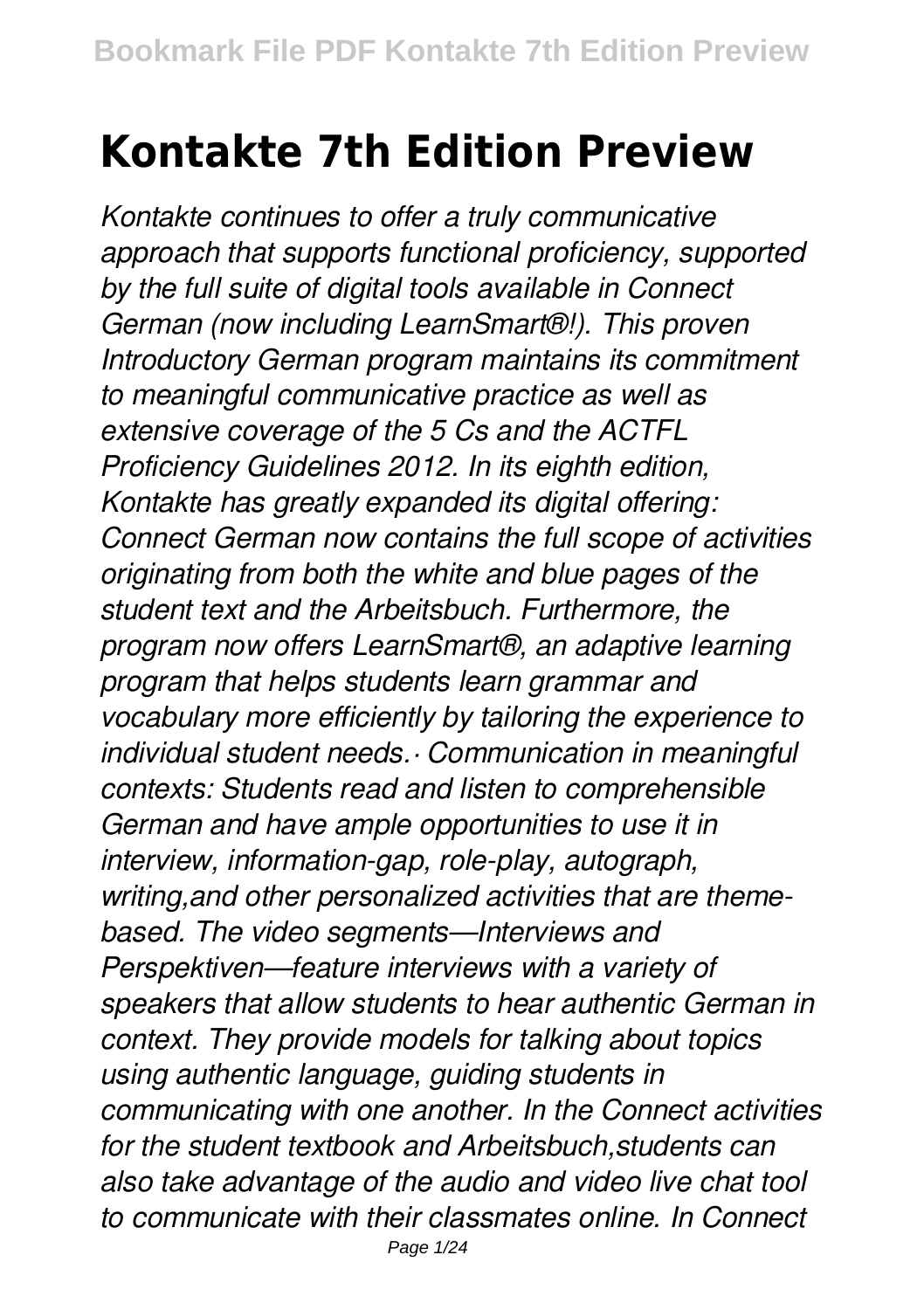*German, students have full access to the digitally enhanced eBook, the online Arbeitsbuch activities, LearnSmart®,and all of the accompanying audio and video resources, giving them the ability to interact with the materials (and one other) as often as they wish. A solid theoretical foundation: Firmly grounded secondlanguage acquisition research, Kontakte also supports the National Standards as outlined in the Standards for Foreign Language Learning in the 21st Century. As presented in the Standards, the five Cs—Communication, Cultures, Connections, Comparisons,and Communities—provide a framework for what students should know and be able to do as a result of their language study. The five Cs are present in countless ways throughout the program, particularly in the wealth of communicative activities and cultural content. Students are also encouraged to explore connections by linking their study of German with their own lives and other subjects of study, to make comparisons between their world and that of German-speaking people, and to learn about real-world German-speaking communities. Kontakte also integrates several modes of language, as described in the ACTFL Proficiency Descriptors.The activities, exercises, and tasks offer students a wide variety of opportunities for communication and interaction in interpersonal, interpretive,and presentational modes. For example,the many interviews in Kontakte require students to negotiate meaning and therefore reinforce the interpersonal mode of communication. The diversity of readings, whether literary, cultural, or encyclopedic, requires students to interpret information within context*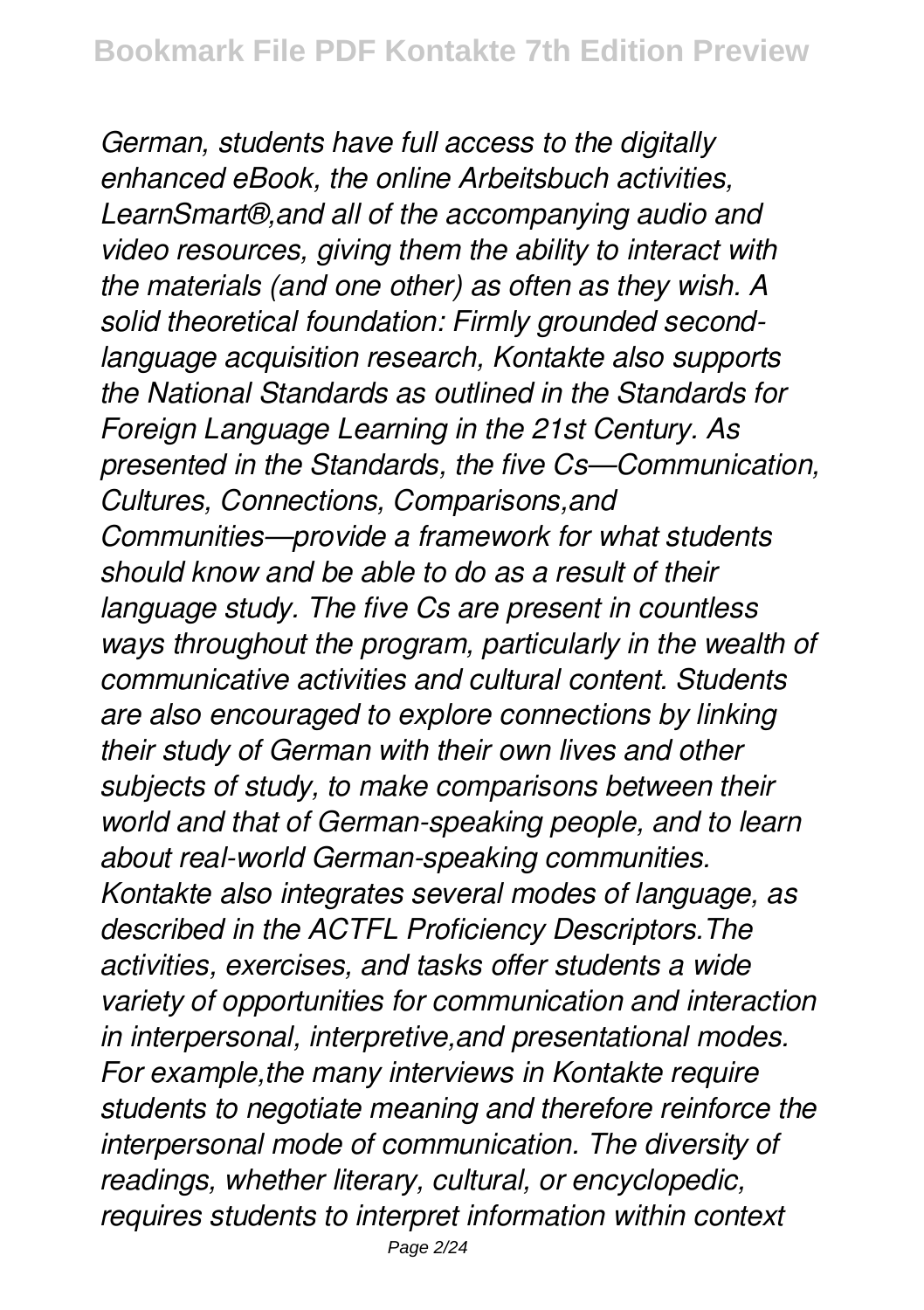*and apply it to new contexts. Tools for Digital Success: Connect German and LearnSmart®, McGraw-Hill's digital teaching and learning environment allows students to engage in their course material via the devices they use every day.The digital tools available in the Connect German platform facilitate student progress by providing extensive opportunities to practice and hone their developing skills. These include online communicative activities, instant feedback, peer-editing writing tools, sophisticated reporting, and a complete eBook with embedded audio and video. LearnSmart® is the only integrated learning system that empowers students by continuously adapting to deliver precisely what they need, when they need it, and how they need it, to make your class time more engaging and effective.*

*In this book Georgios Kardaras offers a global view of the political and cultural contact between the Byzantine Empire and the Avar Khaganate, emphasizing in their reconstruction after 626 and the definition of the possible channels of communication.*

*GEN CMB KONTAKTE; CNCTMcGraw-Hill Education This book examines the Avar siege of Constantinople in 626, one of the most significant events of the seventh century, and the impact and repercussions this had on the political, military, economic and religious structures of the Byzantine Empire. The siege put an end to the power politics and hegemony of the Avars in South East Europe and was the first attempt to destroy Constantinople, the capital of the Eastern Roman Empire. Besides the farreaching military factors, the siege had deeper ideological effects on the mentality of the inhabitants of the Empire,*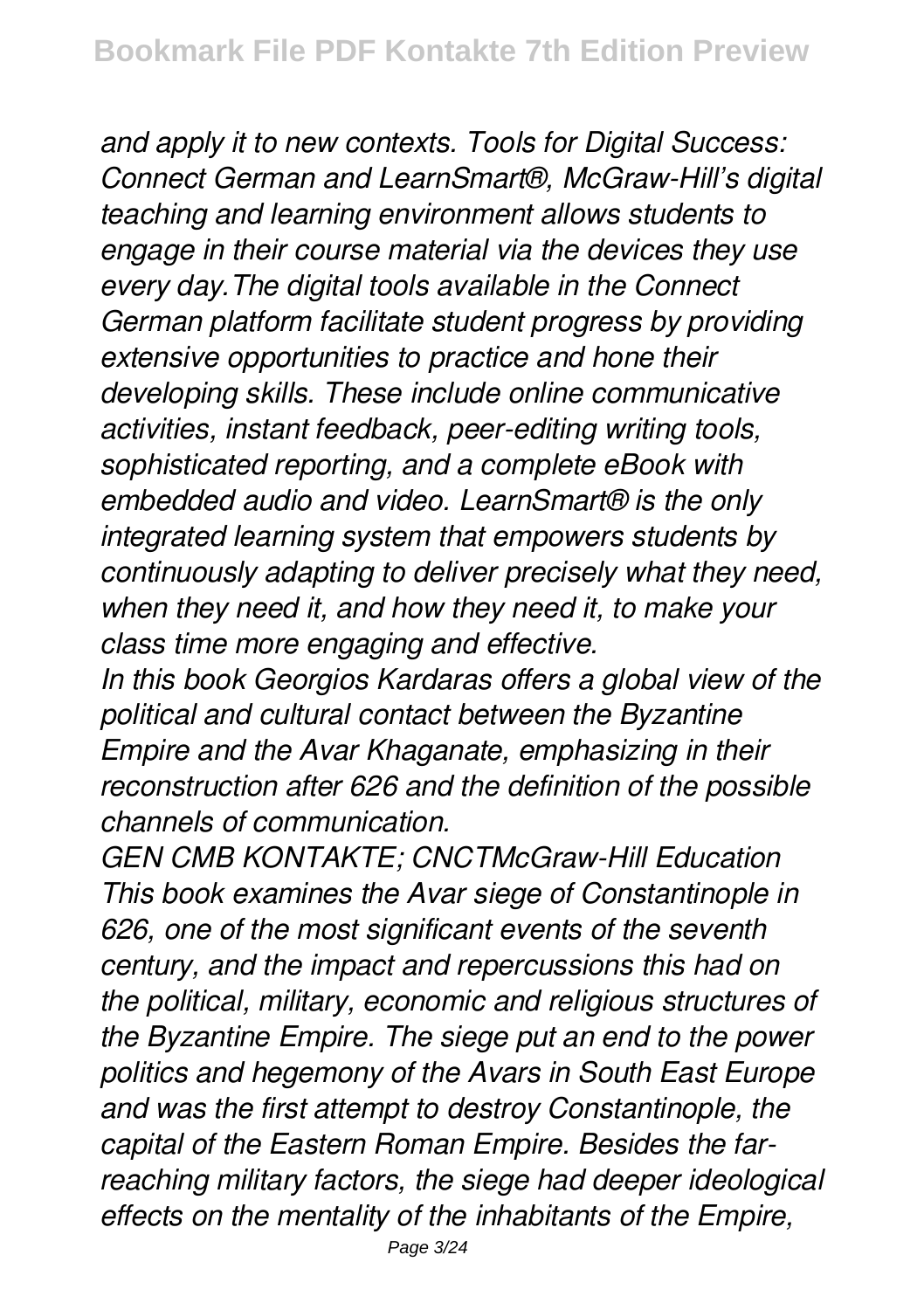*and it helped establish Constantinople as the spiritual centre of eastern Christianity protected by God and his Mother. Martin Hurbanič discusses, from a chronological and thematic perspective, the process through which the historical siege was transformed into a timeless myth, and examines the various aspects which make the event a unique historical moment in the history of mankind – a moment in which the modern story overlaps with the legend with far-reaching effects, not only in the Byzantine Empire but also in other European countries.*

*GEN CMB LL KONTAKTE WBLM*

*Educational Film/video Locator of the Consortium of University Film Centers and R.R. Bowker*

*Kranichstein Lectures*

*DC Technology in Utility Grids*

*Houben-Weyl Methods of Organic Chemistry Vol. E 21a, 4th Edition Supplement*

*Art and Ritual of Kingship Between Rome and Sasanian Iran*

*Byzantium and the Avars, 6th-9th c. A. D.*

The authors trace the history of the abbey, but focuses on the canons' life and ministry, theology, biblical exegesis during the twelfth century, concluding with an examination of reception of Victorine scholarship in the later Middle Ages. The primary aim of this volume is to make the chemist familiar with the numerous stationary phases and column types, with their advantages and disadvantages, to help in the selection of the most suitable phase for the type of analytes under study. The book also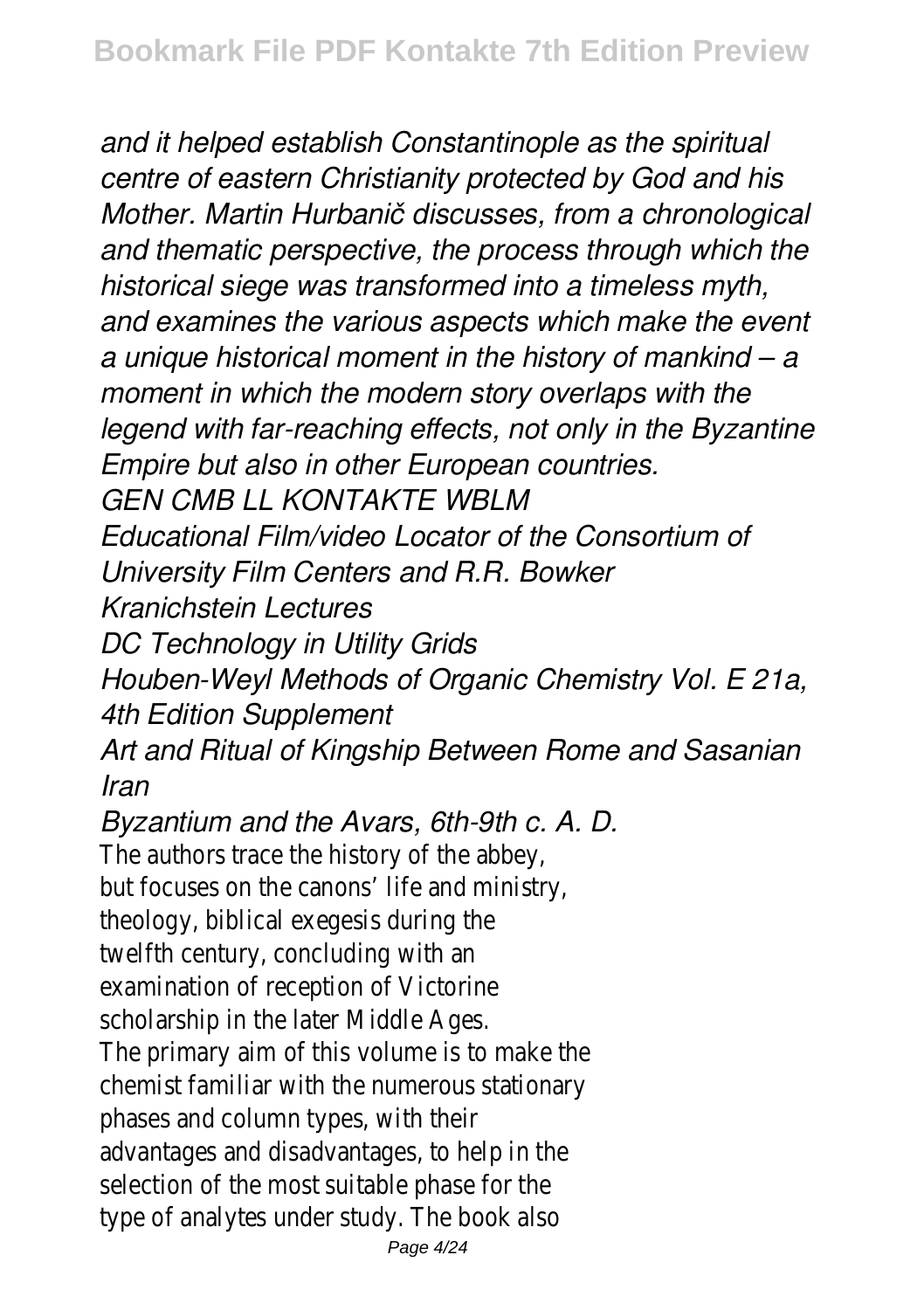provides detailed information on the chemical structure, physico-chemical behaviour, experimental applicability, physical data of liquid and solid stationary phases and solid supports. Such data were previously scattered throughout the literature. To understand the processes occurring in the separation column and to offer a manual both to the beginner and to the experienced chromatographer, one chapter is devoted to the basic theoretical aspects. Further, as the effectiveness of the stationary phase can only be considered in relation to the column type, a chapter on different column types and the arrangement of the stationary phase within the column is included. The secondary aim of this book is to stimulate the development of new and improved standardized stationary phases and columns, in order to improve the reproducibility of separations, as well as the range of applications.

Houben-Weyl is the acclaimed reference series for preparative methods in organic chemistry, in which all methods are organized accor ding to the class of compound or functional group to be synthesized. The Houben-Weyl volumes contain 146 000 product-specific experi mental procedures, 580 000 structures, and 700 000 references. The preparative significance of the methods for all classes of compou nds is critically evaluated. The series includes data from as far back as the early 1800s to 2003. // The content of this ebook was originally published in 1995.<br>Page 5/24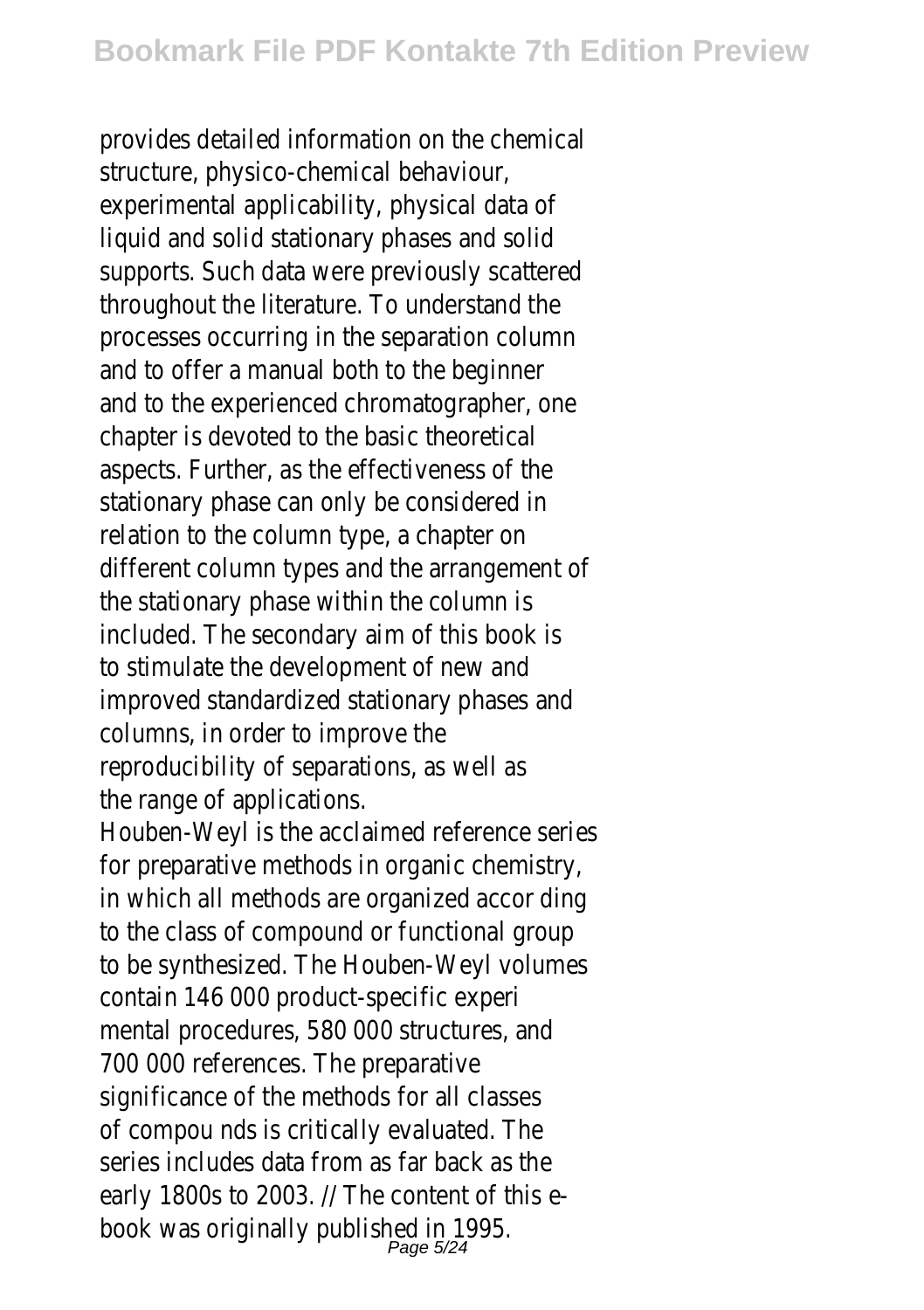This book is a true tour de force in the scholarship of the late ancient world. Canepa has bridged the traditional divide between Classical and Iranian studies to illuminate the long-running artistic dialogue between the late Roman and Sasanian Empires. Every chapter offers exciting new insights into the development of late antique art and rituals of power."Joel Walker, author of The Legend of Mar Qardagh: Narrative and Christian Heroism in Late Antique Iraq "The Two Eyes of the Earth is a masterly synthesis of a theme of the utmost importance for the political culture of the late antique world."Peter Brown, author of Power and Persuasion " Integrated Systems, Design and Technology 2010

Classification, Typology, Chronology and **Technology** 

A Comprehensive Survey Based on Expert Interviews

7. Ägyptologische Tempeltagung

GEN CMB KONTAKTE; CNCT

The Relationship Between Late Antique and Early Medieval Peoples and Kingdoms in the Transformation of the Roman World -Survey Report-

Multimedia and video related technologies are reshaping and reframing the practice of teaching and learning in higher education. This volume critically examines new research on how multimedia technologies are being used in higher education to increase learner engagement and collaboration in and out of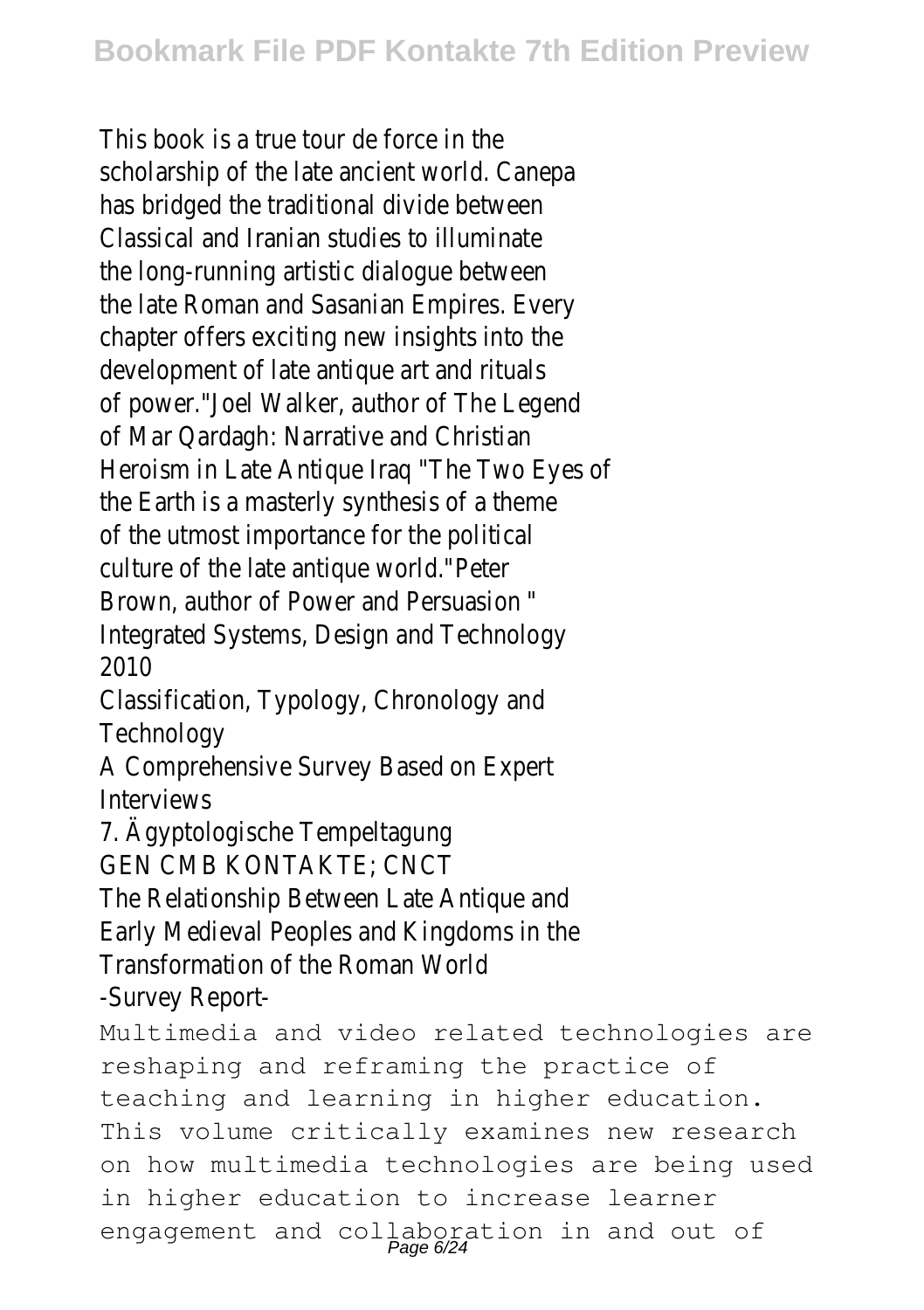the classroom.

Millennium pursues an interdisciplinary approach transcending historical eras. The international editorial board and the advisory board represent a wide range of disciplines - contributions from art and literary studies are just as welcome as historical, theological and philosophical disciplines; contributions on Latin and Greek cultures just as welcome as on Oriental cultures.

This book is the first comprehensive and comparative study of the difficult relationship between ethnic identities and political organisation in the post-Roman and early medieval kingdoms. 16 authors (historians, archaeologists and linguists) deal with ten important kingdoms of this period and with its political and legal context.

The use of natural catalysts - enzymes - for the transformation of non-natural man-made organic compounds is not at all new: they have been used for more than one hundred years, employed either as whole cells, cell organelles or isolated enzymes [1,2]. Certainly, the object of most of the early research was totally different from that of the present day. Thus the elucidation of biochemical pathways and enzyme mechanisms was the main reason for research some decades ago. It was mainly during the 1980s that the enormous potential of applying natural catalysts to transform non-natural organic<br>Page 7/24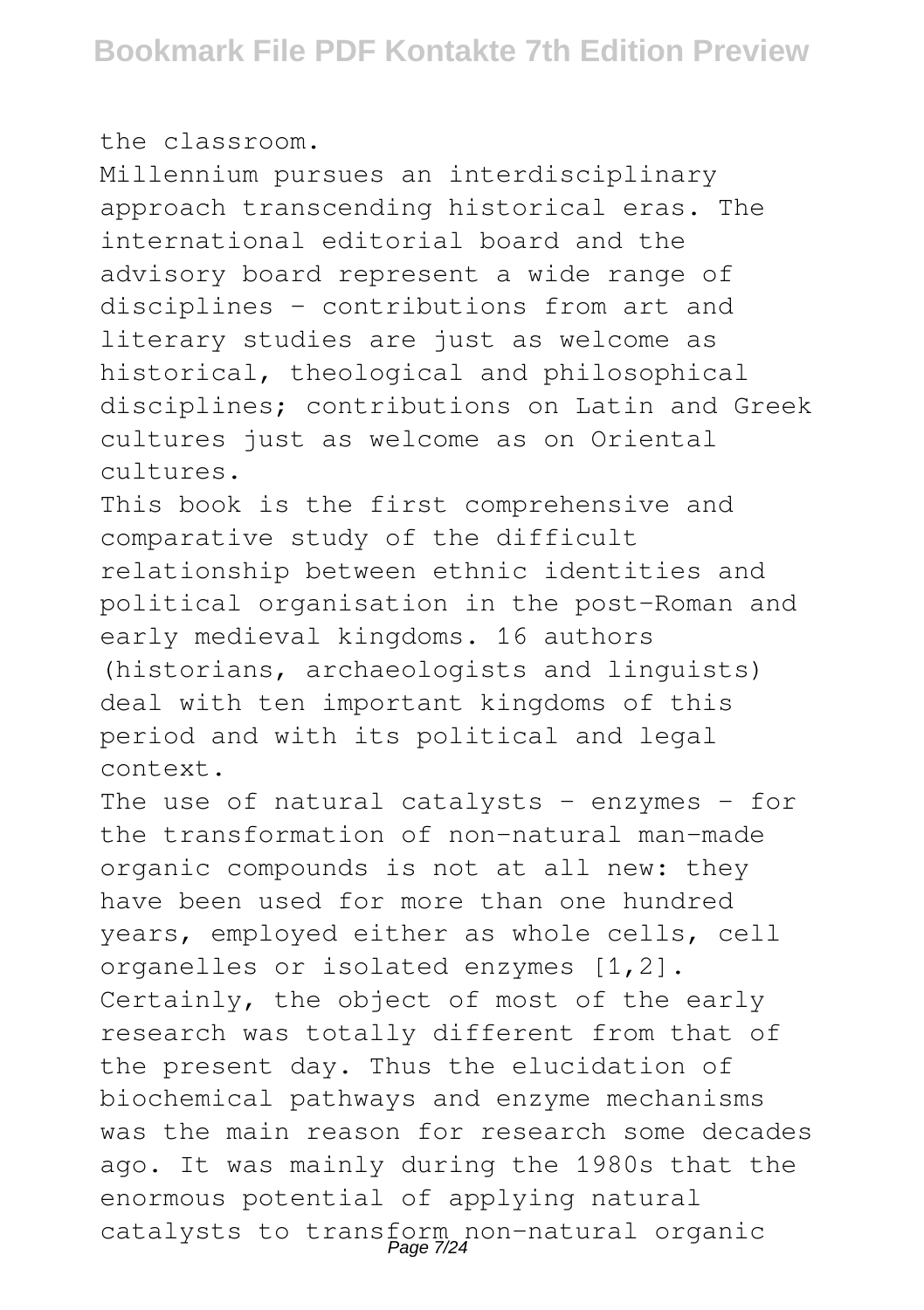## **Bookmark File PDF Kontakte 7th Edition Preview**

compounds was recognized. What started as a trend in the late 1970s could almost be called a fashion in synthetic organic chemistry in the 1990s. Although the early euphoria during the 'gold rush' in this field seems to have eased somewhat, there is still no limit to be seen for the future development of such methods. As a result of this extensive, recent research, there have been an estimated 13 000 papers published on the subject. To collate these data as a kind of 'super-review' would clearly be an impossible task and, furthermore, such a hypothetical book would be unpalatable for the non-expert [3-7]. Amber in Lithuania (c. 100 to C. 1200) The Avar Siege of Constantinople in 626 Market Entry Strategies for Russia The New Cambridge Medieval History: Volume 1,  $C.500-c.700$ islamwissenschaftliche Studien : Fritz Steppat zum fünfundsechzigsten Geburtstag Regna and Gentes A Textbook ? Providing a multifaceted view of modern Finland, this book describes its history, culture, language, geography, natural history and the mythology of early peoples. Topics include Fenno-Scandia inhabitants and their environment, traditional naturalism and modern environmentalism, and the salient features of "Finnishness," including an analysis of Page 8/24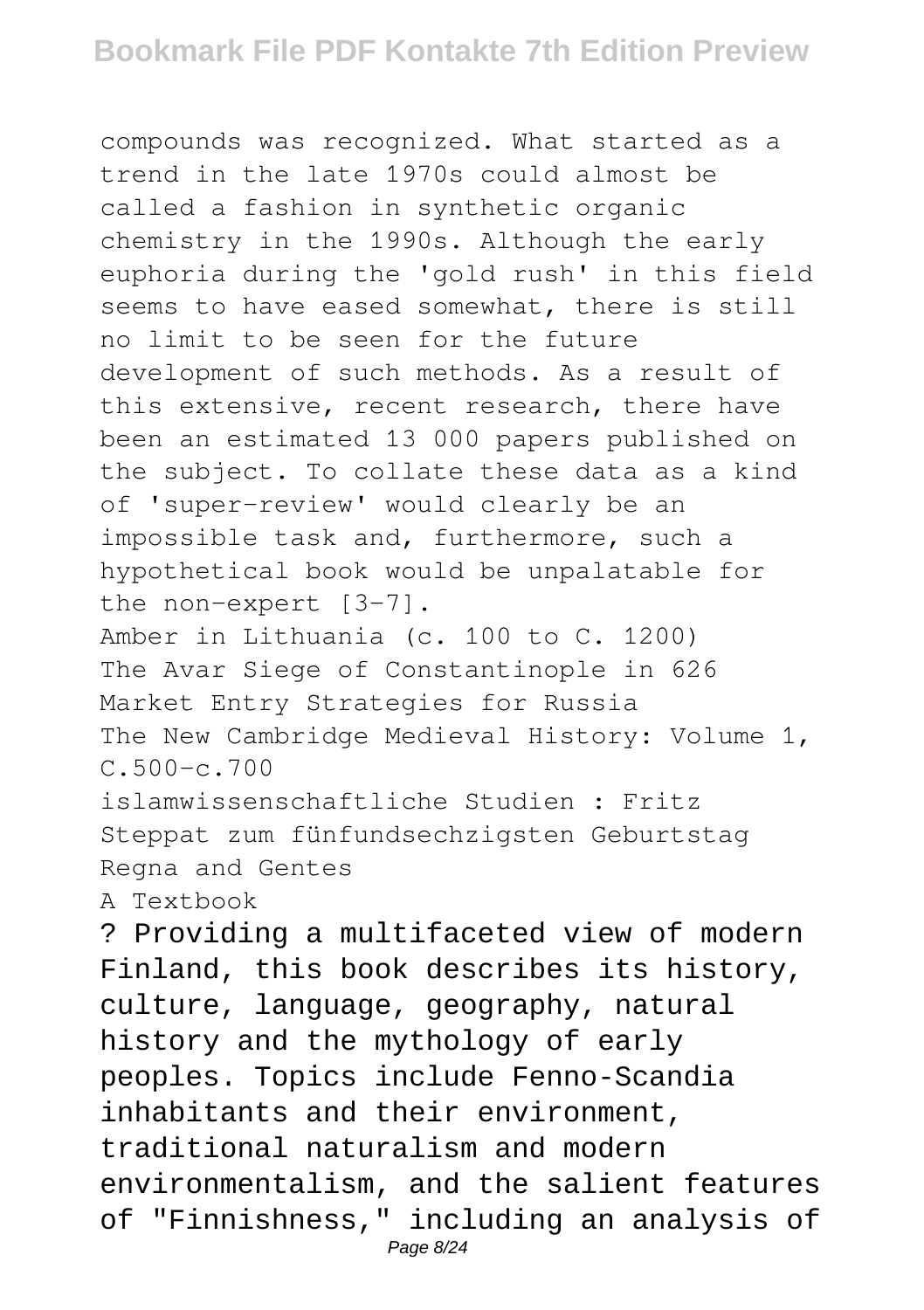the Finnish educational system and gender equality. Finland's art, architecture and music are highlighted, along with its peace-keeping missions worldwide. The country's several ethnic groups and their languages are discussed--the Saami, Finns, Finland-Swedes, Russian-speaking peoples, Jews and Gypsies. The author examines Finland's late but rapid development in commerce and industry, with a focus on the history of Nokia Corporation, which grew from a 19th-century manufacturer of pulpwood and rubber boots to a 21stcentury international digital communications company. As a contribution to the ongoing discussion of the genesis of the Germanic language, this book investigates the strong verbs of Proto-Germanic using a new approach that combines historical and typological morphology with quantitative etymology. It reveals that the morphological peculiarities and the etymological problems of the strong verbs have been considerably underestimated. The first part of the book explains how drastically the inherited verb system was transformed when it was uniformized and simplified around a functionalized verbal ablaut. In particular, it is shown that the systemic position of ablaut is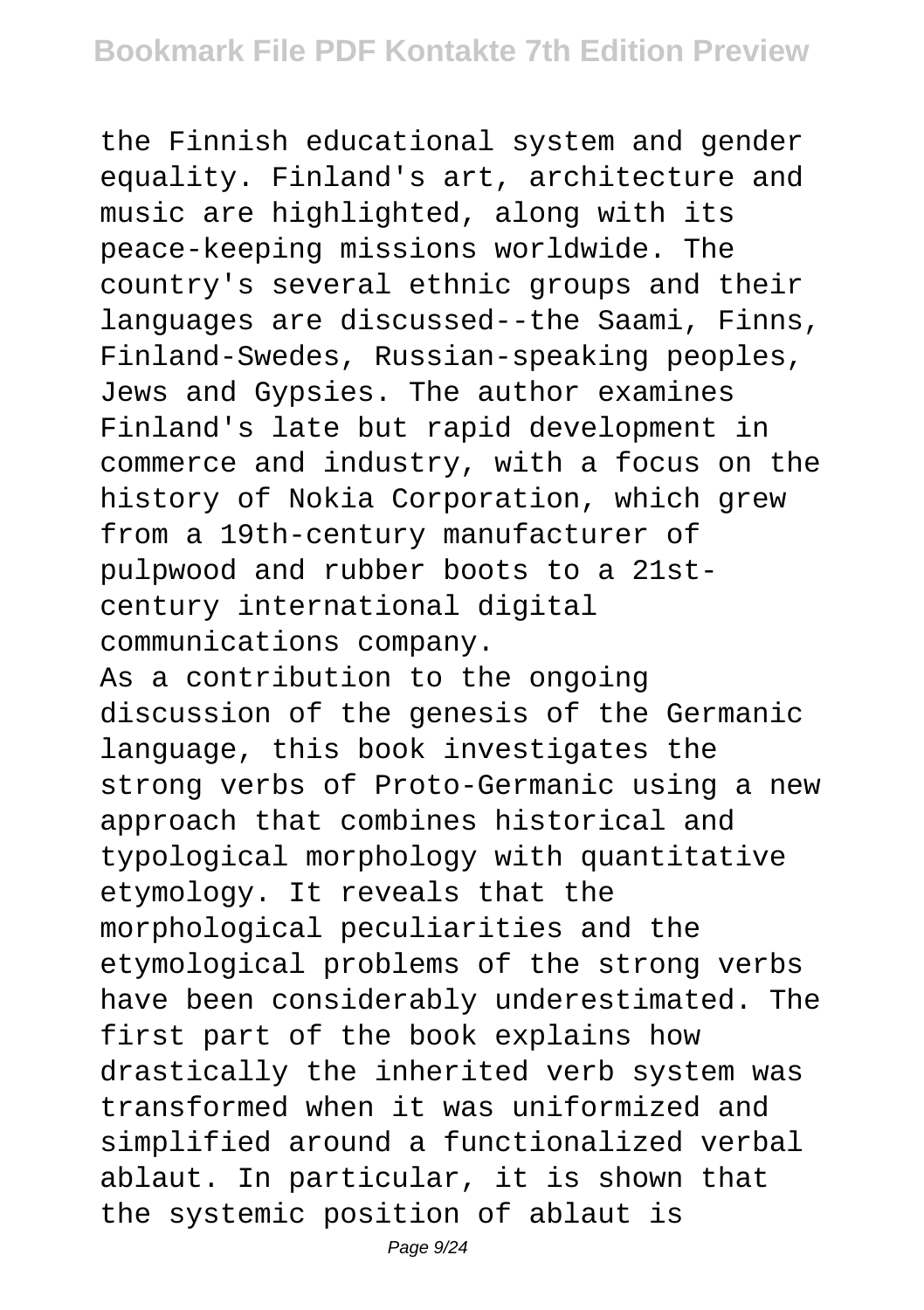typologically different from that in the verb morphology of the Indo-European parent language. Moreover, the origin of the lengthened grade preterits and other well-known morphological problems of the strong verbs are discussed. After developing a methodological framework, the second part of the book presents a quantitative analysis of the etymological situation of the strong verbs. It demonstrates that the etymological relations of the strong verbs are significantly less clear than commonly assumed, as almost half of them have no accepted etymology. A comparative quantification of the primary verbs of Sanskrit and Ancient Greek, both of which possess much better etymological connections within the Indo-European language family, underlines the significance of the Germanic data and the validity of the analytical framework. Taken together, the investigations presented in this book put the Germanic strong verbs in a new and markedly different light. Their largely obscure etymological situation in combination with their far-reaching morphological restructuring has telling implications for the prehistory of the Germanic languages and suggests new pathways for future

Page 10/24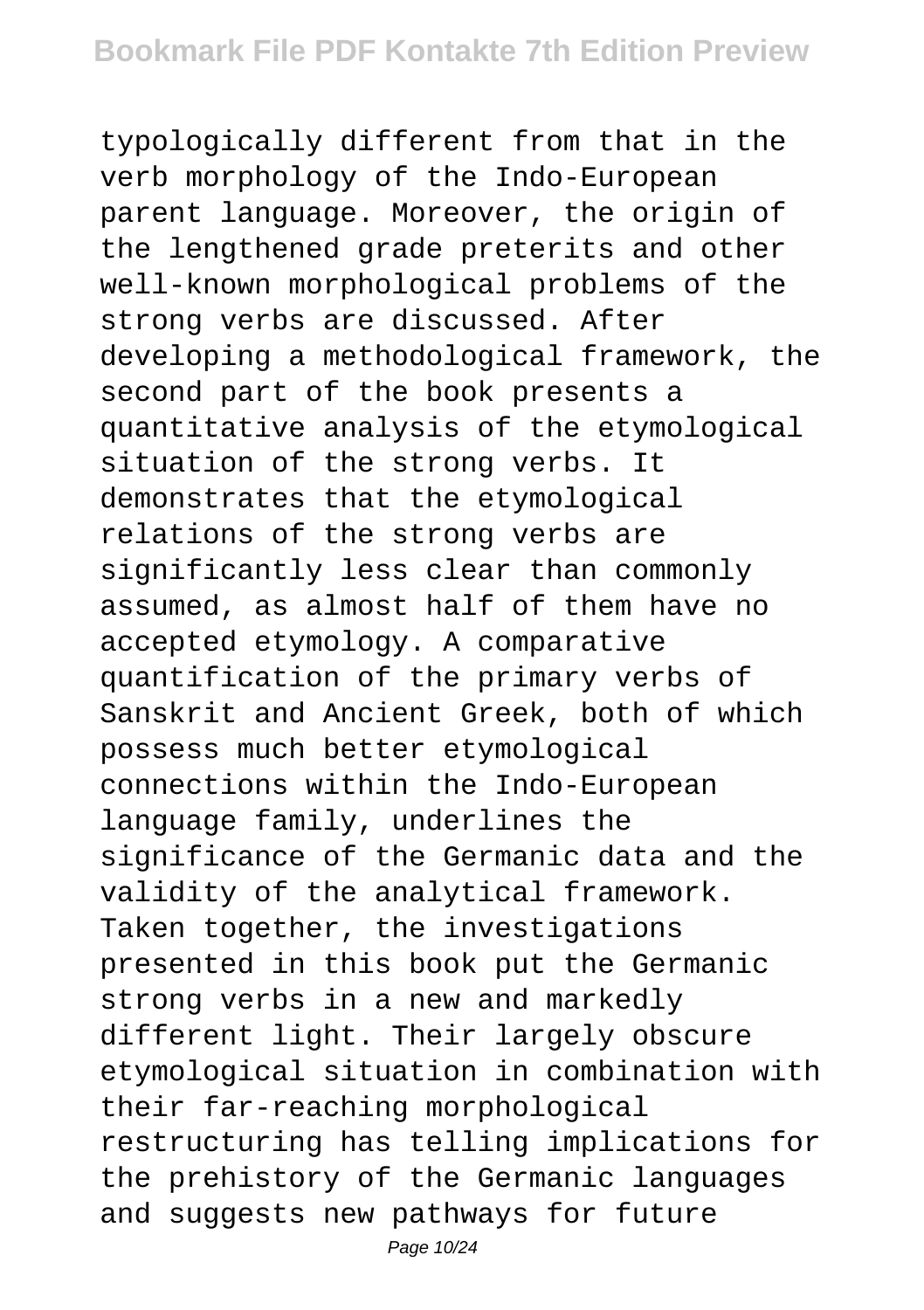research.

In a time when everyone talks about Russia as an emerging market with huge possibilities, many German companies tried to enter. What have been their experiences? Which was their strategy to enter the market? Did they succeed? The present study is primarily based on first hand accounts. After a comprehensive overview on the economical, legal and social framework in Russia, the author summarizes the result of 23 extensive interview with decision makers from German companies. This book traces the impact on Jewish

culture in Western Europe of the migration of Russian Jews following the 1917 Revolution as they enabled the creation of a single sphere of Jewish culture common to all parts of the European diaspora. Foundations and Development of a New System The Other Europe in the Middle Ages Modern Finland Portrait of a Flourishing Society Books in Print GEN CMB LL KONTAKTE; CNCT The Oxford Handbook of Computer Music *The Oxford Handbook of Computer Music offers a state-ofthe-art cross-section of the most field-defining topics and debates in computer music today. A unique contribution to the*

Page 11/24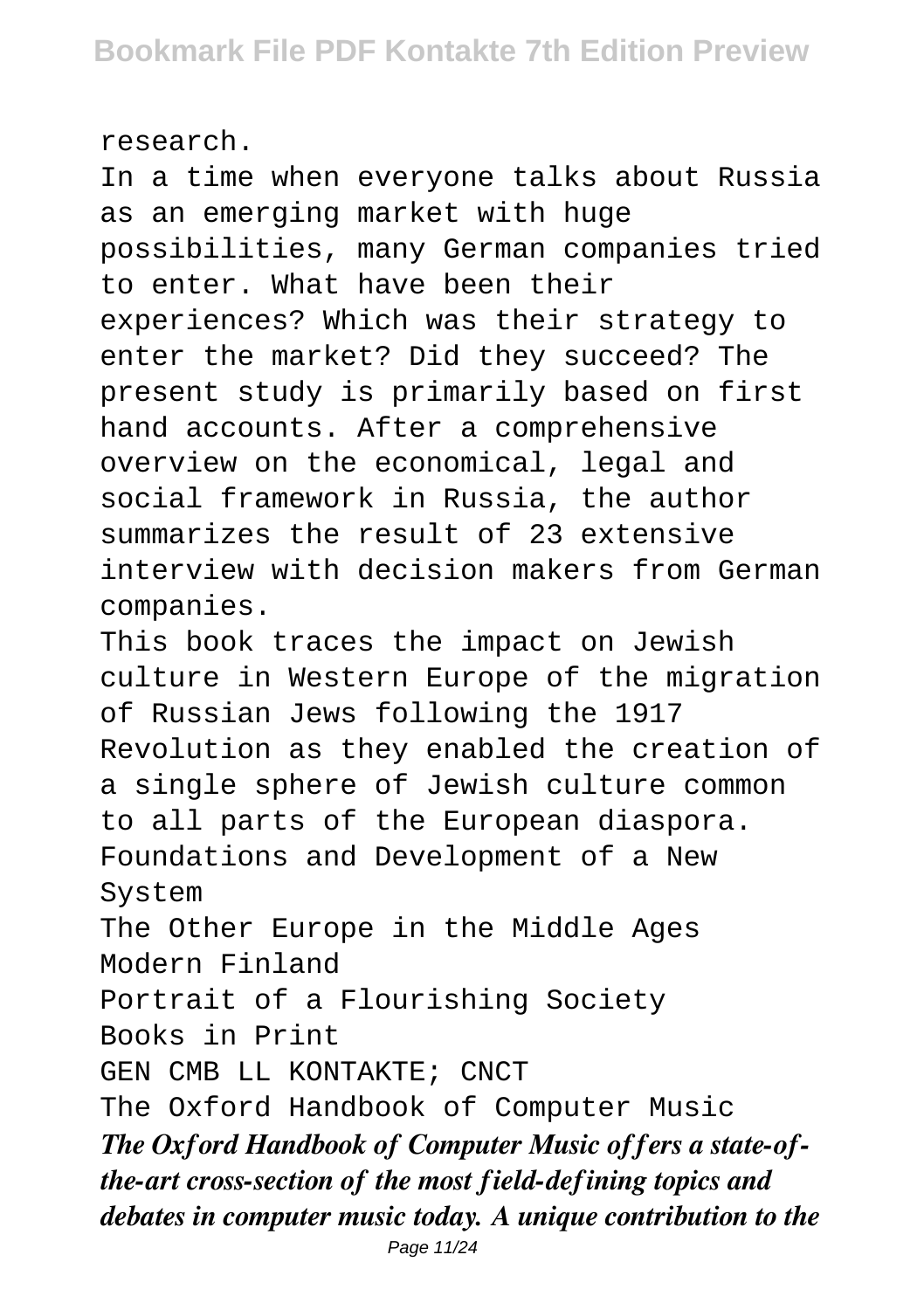*field, it situates computer music in the broad context of its creation and performance across the range of issues - from music cognition to pedagogy to sociocultural topics - that shape contemporary discourse in the field. Fifty years after musical tones were produced on a computer for the first time, developments in laptop computing have brought computer music within reach of all listeners and composers. Production and distribution of computer music have grown tremendously as a result, and the time is right for this survey of computer music in its cultural contexts. An impressive and international array of music creators and academics discuss computer music's history, present, and future with a wide perspective, including composition, improvisation, interactive performance, spatialization, sound synthesis, sonification, and modeling. Throughout, they merge practice with theory to offer a fascinating look into computer music's possibilities and enduring appeal.*

*In this collection leading international authorities analyse the structures and economic functions of non-agrarian centres between ca. 500 and 1000 A.D. – their trade, their surrounding settlements, and the agricultural and cultural milieux. The thirty-one papers presented at an international conference held in Bad Homburg focus on recent archaeological discoveries in Central Europe (Vol.1), as well as onthose from southeastern Europe to Asia Minor (Vol. 2). Thi study presents a systematic analysis of the huge, and in most cases, completely new archaeological evidence for amber from Lithuania and the surrounding regions. A comprehensive synthesis of archaeological evidence and written sources provides an opportunity to develop new viewpoints about the sources of amber, extraction methods*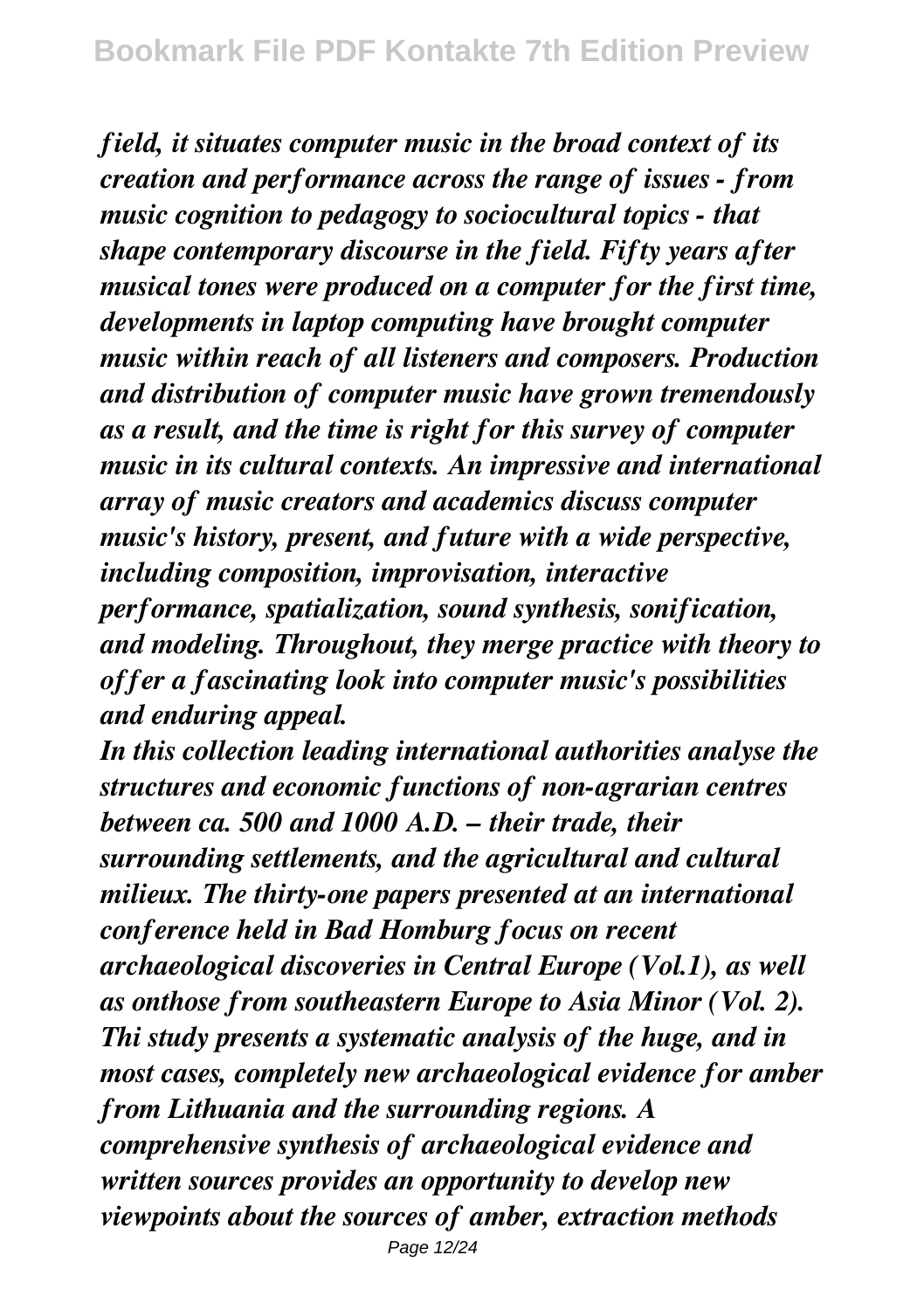## *and amber-wearing.*

*In Avar-Age Polearms and Edged Weapons, Gergely Csiky offers an account of the classification, manufacturing techniques, distribution, chronology, cultural contacts, and social significance of polearms and edged weapons used in cavalry warfare by the Avars (6th-8th centuries) in the Carpathian Basin. Bibliography of the History of Medicine A Companion to the Abbey of Saint Victor in Paris Towards a Poetics of Enumeration The Two Eyes of the Earth*

*Biotransformations in Organic Chemistry*

*Gegenwart als Geschichte*

*The Russian Jewish Diaspora and European Culture, 1917-1937*

Building a temple implies the mastering of different technicalities such as the commissioning and payment of the building process, procuring and transporting building material, the organization of work and the practical execution of building and decoration projects. But building a temple is also translating a religious idea into stone. From the design to the consecration of the temple, every stage in the process answers to a set of rules that enables the building to function as a temple. The aim of the 7th Tempeltagung was to examine the relation between the technical and the theological demands of temple building. How was architecture infl uencing the ritual, how did ritual texts refl ect the act of construction? What was the relation between the mythical temple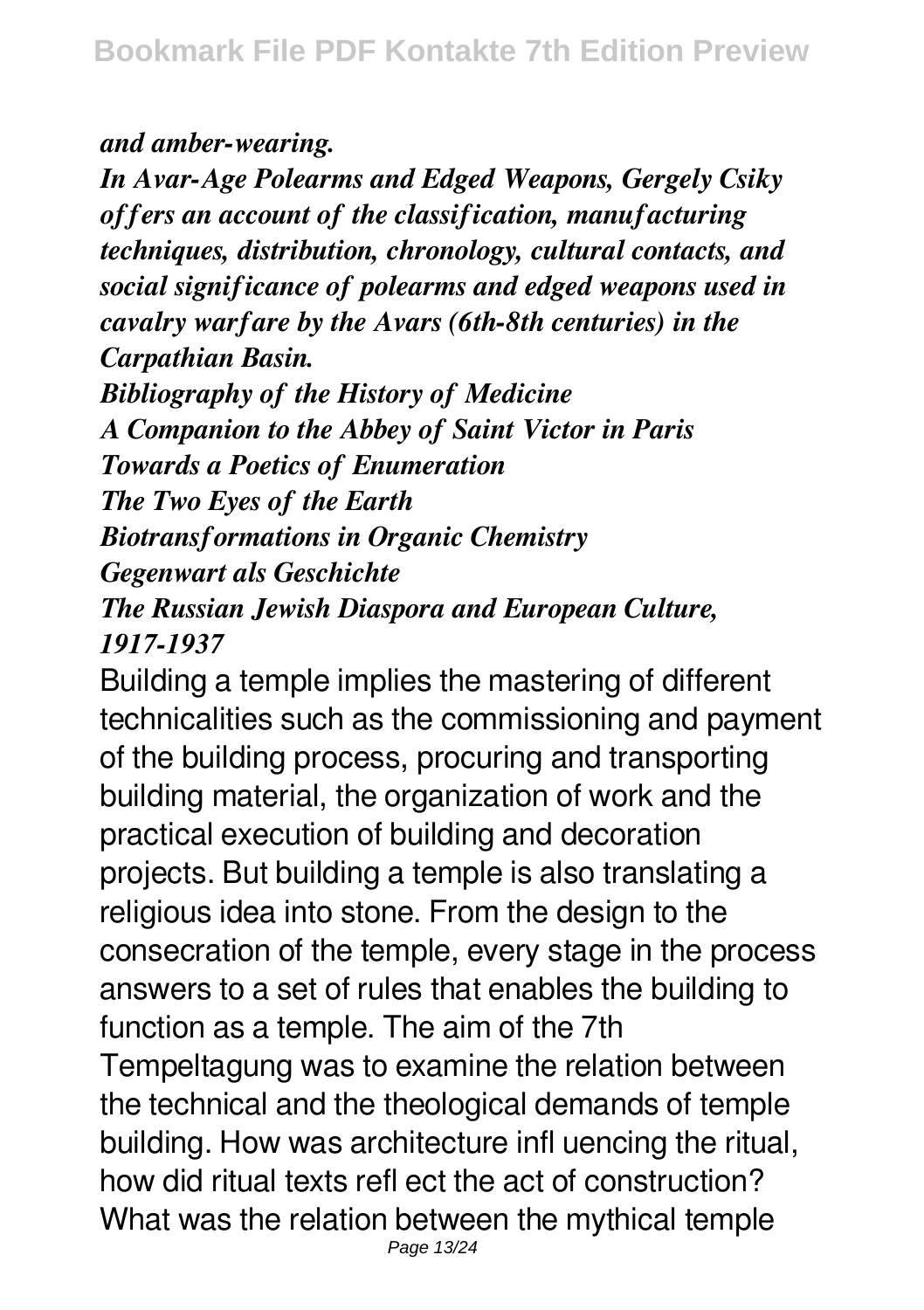and the actual temple? Who made the decisions and who executed them? What technical and theological considerations lay at the base of the choice of material and of form? In other words, how did the technical aspects of building influence the theological ideas, how was building a temple "structuring religion"? Claire Kramsch and Lihua Zhang use an ecological approach and a complexity thought model to examine the identities, experiences, and practices of foreign language teachers as native or non-native speakers, multilingual instructors, and professional educators. What is their sense of legitimacy? How do they bridge the historical and cultural gaps between them and their students? What stories do they share in the classroom? Which do they not share? How do they view their ethical responsibility? Drawing on primary research with teachers at the college level in the US, the book explores some of the key issues related to teaching languages in an era of increasing global mobility, institutional control, and educational uncertainty. "In this landmark publication, Kramsch and Zhang show us the challenges facing the multilingual instructor and the importance of understanding their experiences in order to improve the quality of teaching and learning as transformative practices. The ecological framework provides a very useful model for future studies, while the attention to the ethical role of the multilingual instructor is a timely reminder to us all." Li Wei, Chair of Applied Page 14/24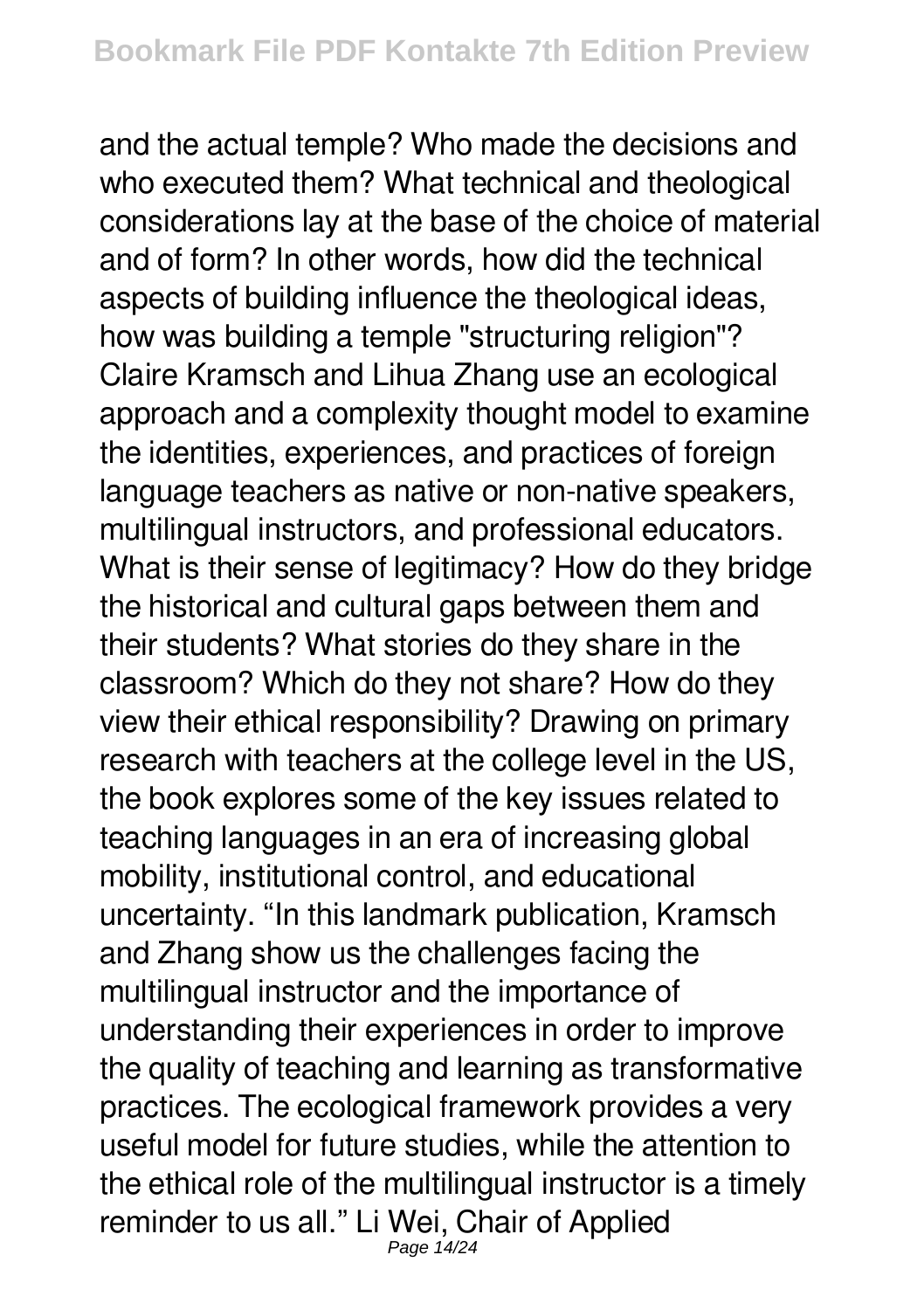Linguistics, UCL Institute of Education, University College London Claire Kramsch is Emerita Professor of German and Professor of the Graduate School of Education at University of California, Berkeley Lihua Zhang is Lecturer of Chinese and Chinese Language Program Coordinator at University of California, Berkeley Oxford Applied Linguistics Series Advisers: Anne Burns and Diane Larsen-Freeman Drawing on archaeological and narrative sources, this collection of studies offers a fresh look at some of the most interesting aspects of the current research on the medieval nomads of Eastern Europe. Your students are changing. Technology is changing. The idea of the classroom is changing. Now, the way your students learn German is changing as well. In preparation for this edition of Kontakte, we conducted extensive research, employing a wide array of research tools including surveys, focus groups, and ethnographic studies to identify the key goals and challenges of the introductory German course. Not surprisingly, communication and cultural competence are among the top goals of the majority of instructors, who are facing the challenges of fewer contact hours, budget cuts, and new course formats that make these goals difficult to achieve. The Seventh Edition of

Kontakte continues to offer a truly communicative approach that supports functional proficiency while responding to these changing needs in new and exciting ways. As a direct result of our research, we Page 15/24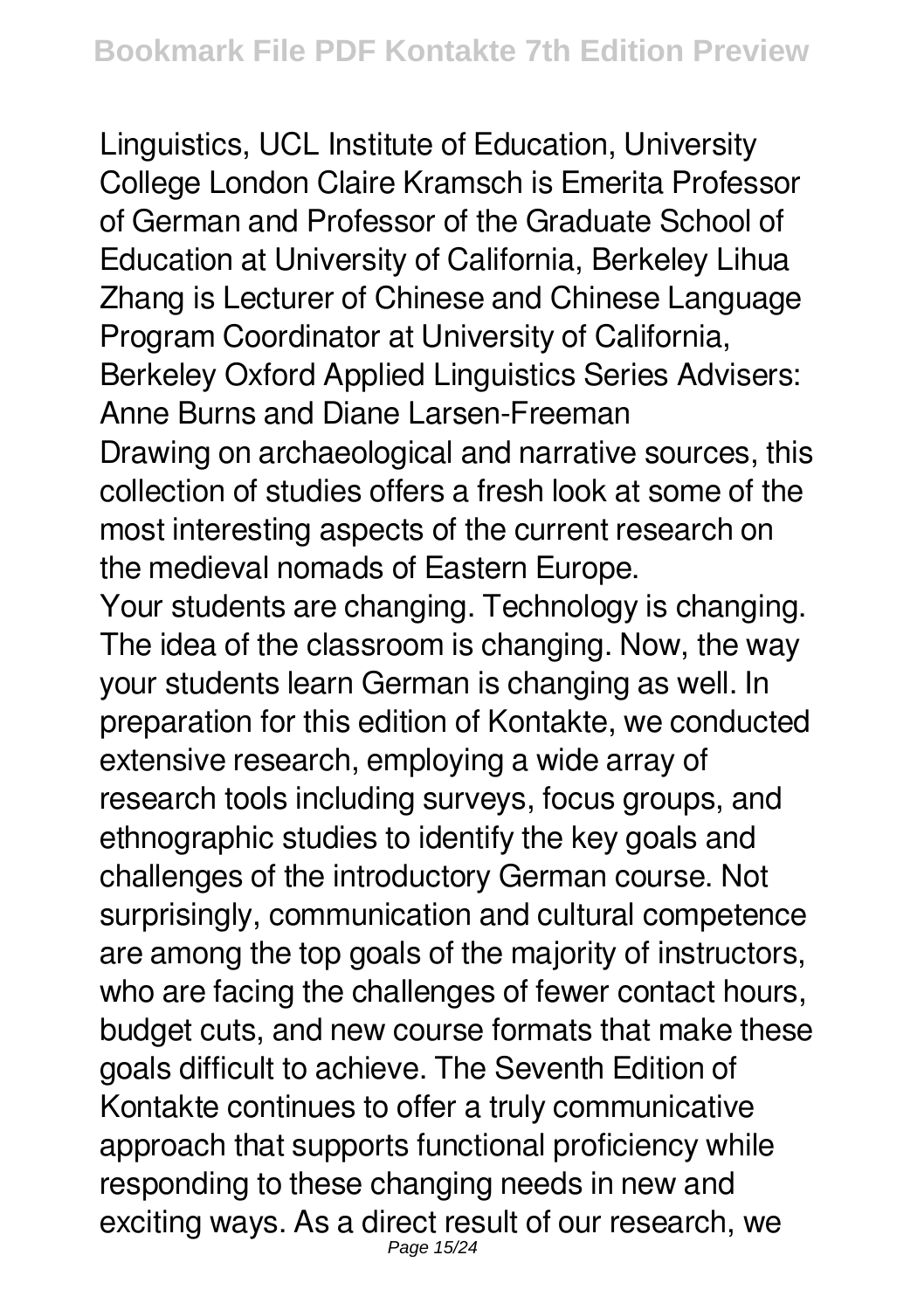created Connect German (www.connectgerman.com), a powerful online learning platform that includes the ebook, the online Arbeitsbuch, an audio/video chat feature, and a brand-new video filmed in Leipzig, thereby offering a flexible solution for the evolving introductory German landscape. Enhanced by these powerful new digital tools, the Seventh Edition of Kontakte does the following: Engages students in authentic culture and inspires them to communicate with confidence by providing them with the natural contexts they need to develop their language skills Provides tools for flexibility and easy course administration Achieves consistent results across the different course formats offered: face-to-face, hybrid, and online.

A Communicative Approach

Resources in Education

Knowledge Transfer in New Technologies

Commerce, Medicine, and Science in the Dutch Golden Age

Lists and Catalogues in Ancient Literature and Beyond

Northern Gold

Video Annotation, Multimedia Applications, Videoconferencing and Transmedia Storytelling *Lists and catalogues have been en vogue in philosophy, cultural, media and literary studies for more than a decade. These explorations of enumerative modes, however, have not yet had*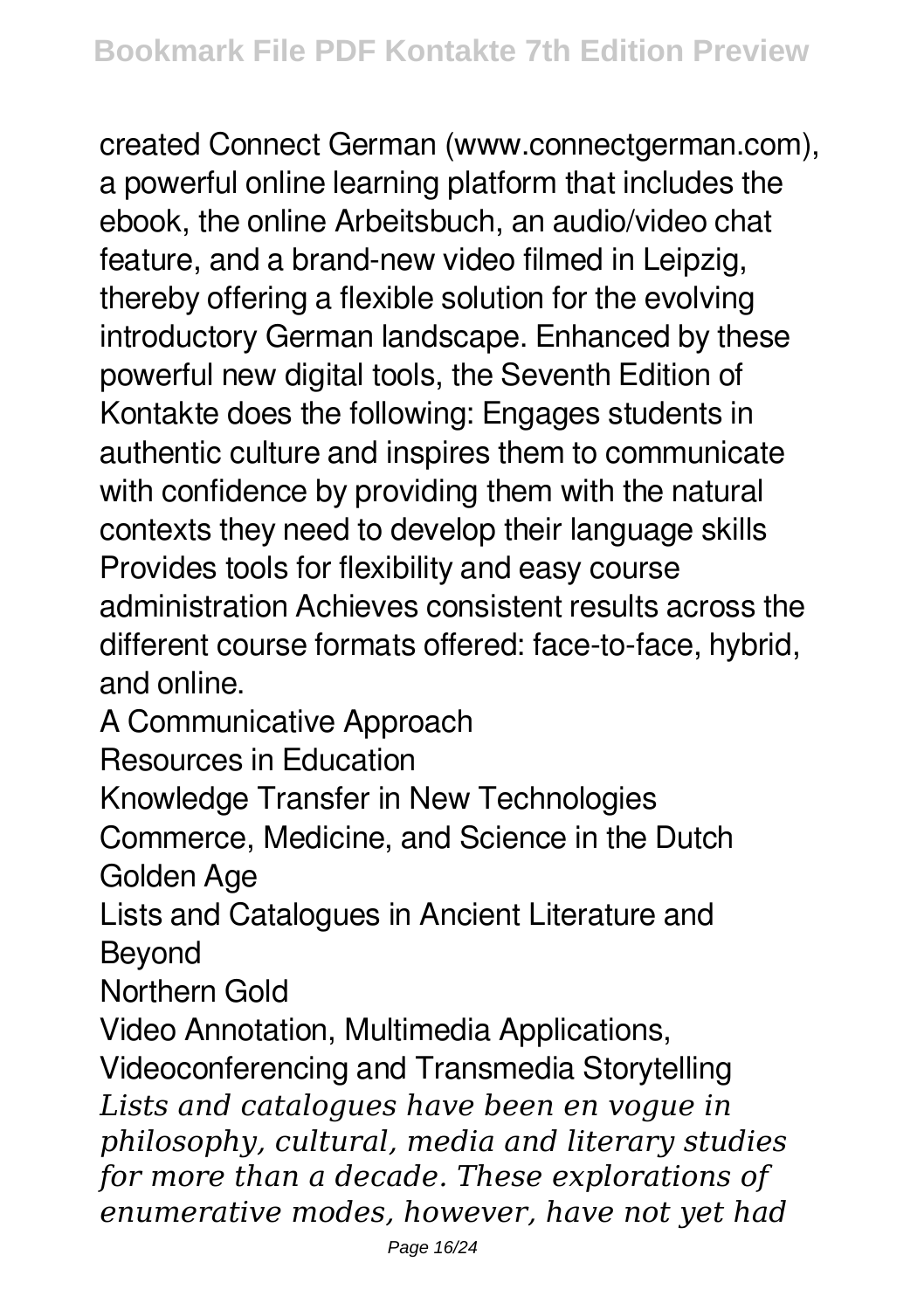*the impact on classical scholarship that they deserve. While they routinely take (a limited set of) ancient models as their starting point, there is no comparably comprehensive study that focuses on antiquity; conversely, studies on lists and catalogues in Classics remain largely limited to individual texts, and – with some notable exceptions – offer little in terms of explicit theorising. The present volume is an attempt to close this gap and foster the dialogue between the recent theoretical re-appraisal of enumerative modes and scholarship on ancient cultures. The 16 contributions to the volume juxtapose literary forms of enumeration with an abundance of ancient non-, sub- or para-literary practices of listing and cataloguing. In their different approaches to this vast and heterogenous corpus, they offer a sense of the hermeneutic, epistemic and methodological challenges with which the study of enumeration is faced, and elucidate how pragmatics, materiality, performativity and aesthetics are mediated in lists and catalogues. "Kontakte continues to offer a truly communicative approach that supports functional proficiency, supported by the full suite of digital tools available in Connect. This proven introductory German program maintains its commitment to meaningful communicative practice as well as extensive coverage of the 5 C's and the ACTFL Proficiency Guidelines 2012.*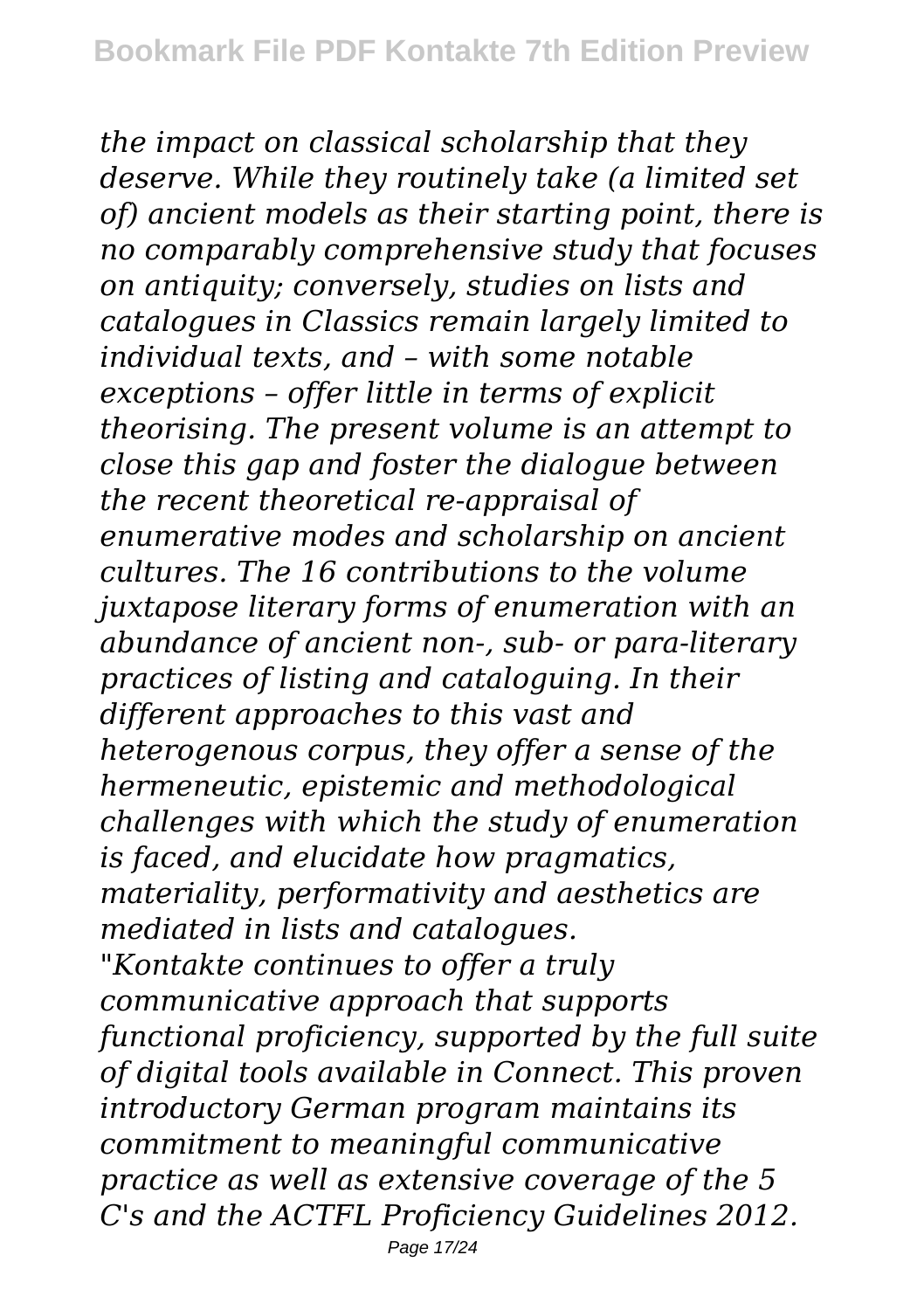*Now in its ninth edition, Kontakte has greatly expanded its digital offering: Connect now contains the full scope of activities originating from both the white and blue pages of the student text and the Workbook / Laboratory Manual (Arbeitsbuch). Furthermore, the digital program now offers LearnSmart®, an adaptive learning program that helps students learn grammar and vocabulary more efficiently by tailoring the experience to individual student needs"--*

*In this provocative book, Richard Sennett looks at the ways today's global, ever-mutable form of capitalism is affecting our lives. He analyzes how changes in work ethic, in our attitudes toward merit and talent, and in public and private institutions have all contributed to what he terms 'the spectre of uselessness', and he concludes with suggestions to counter this disturbing new culture.*

*Knowledge creation and technological experiences resulting from modern production life cycles are definitely the most Economical and important intellectual capitals in the current manufacturing endeavors. These are also the basis for enabling industrial competition through managing and identifying organizational and product related needs and opportunities; e. g. health care systems society needs clean environment, sustainable production life cycles needs flexible approachable design and*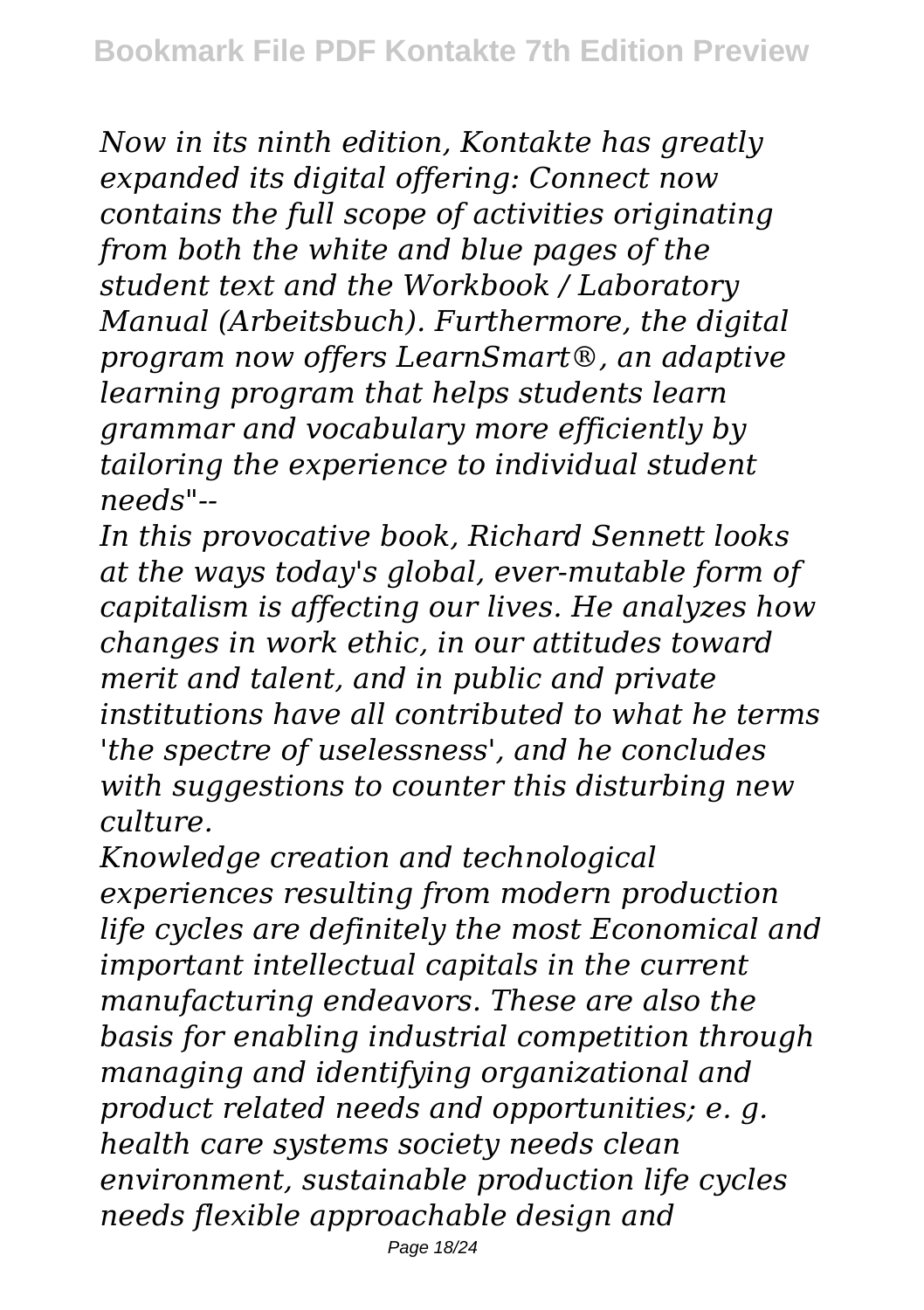*engineering of materials whilst valuable materials are needed for renewable energies and the production of fuel cells. Integration of components, design of structures and managing knowledge inherent in engineering is a difficult and complex endeavor. A wide range of advanced technologies such as smart materials and their approaches in alternative energy have to be invoked in providing assistance for knowledge requirements ranging from acquisition, modeling, (re)using, retrieving, sharing, publishing and maintaining of knowledge. Integration, Design and management with regards to knowledge management originates at least on three roots. Political, diplomatic and cultural relations The Multilingual Instructor Avar-Age Polearms and Edged Weapons The New Music Matters of Exchange Stereoselective Synthesis: Nomenclature, Principles, Analytic, Axially Chiral Compounds, Bond Disconnection, Alkylation Reaction, Insertion into C-H Bonds This best-selling German text is based on and inspired by the Natural Approach, pioneered by Tracy D. Terrell. Students learn German through communicative contexts with an emphasis on the four skills and cultural competence, with grammar functioning as an aid to language learning and not as an end in itself. The*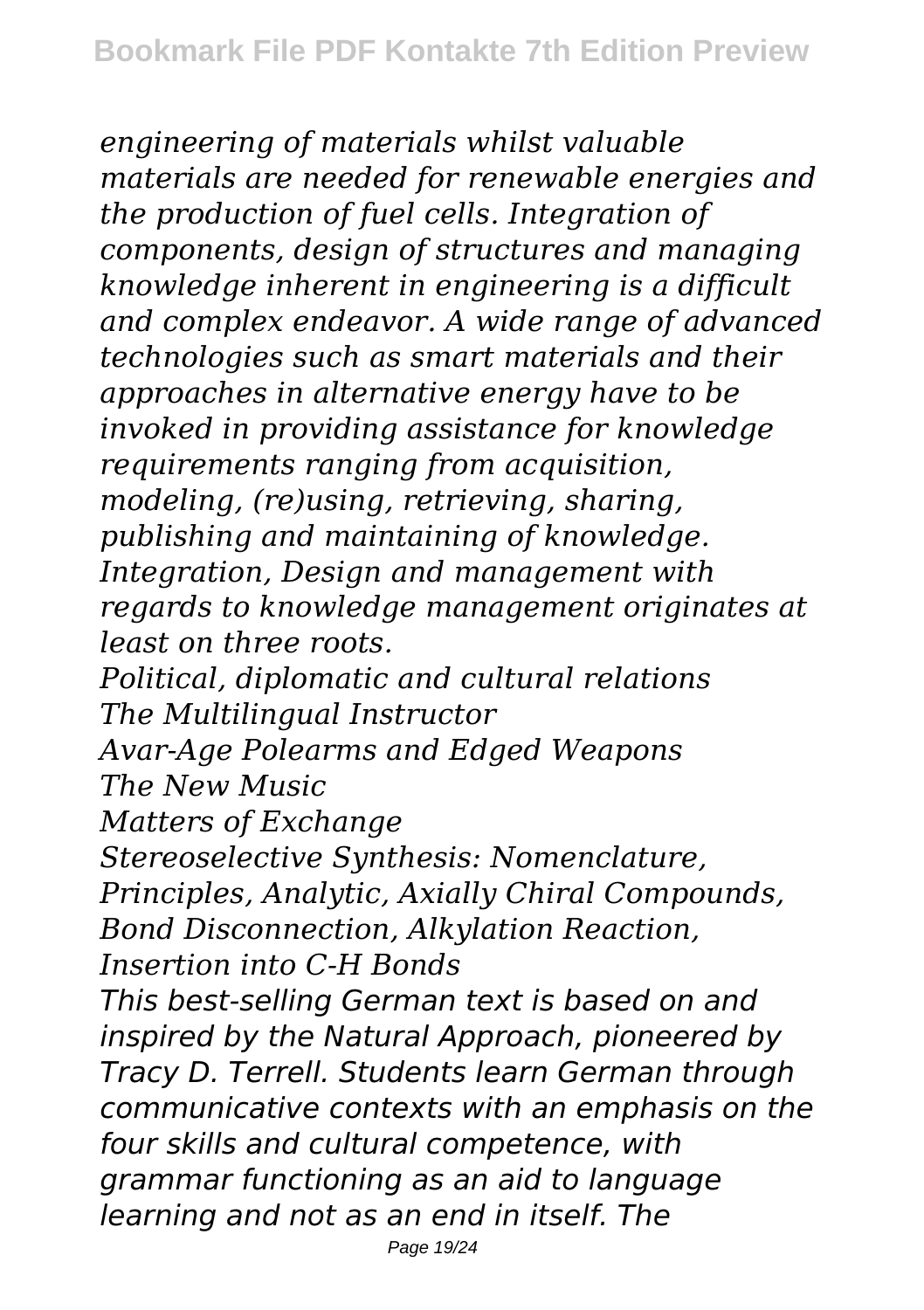*abundance of interesting personalized activities and a wide variety of authentic and authorwritten readings in Kontakte ensure that students are exposed to rich language input, critical to language acquisition. A full range of supplements, including video, audio and interactive online materials, provide multiple opportunities to practice newly acquired vocabulary and grammar and further refine developing language skills. A year after the end of the Second World War, the first International Summer Course for New Music took place in the Kranichstein Hunting Lodge, near the city of Darmstadt in Germany. The course, commonly referred to later as the Darmstadt course, was intended to familiarize young composers and musicians with the music that, only a few years earlier, had been denounced as degenerate by the Nazi regime, and it soon developed into one of the most important events in contemporary music. Having returned to Germany in 1949 from exile in the United States, Adorno was a regular participant at Darmstadt from 1950 on. In 1955 he gave a series of lectures on the young Schoenberg, using the latter's work to illustrate the relation between tradition and the avant-garde. Adorno's three double-length lectures on the young Schoenberg, in which he spoke as a passionate advocate for the composer whom Boulez had declared dead, were his first at Darmstadt to be recorded on tape. The relation between tradition and the*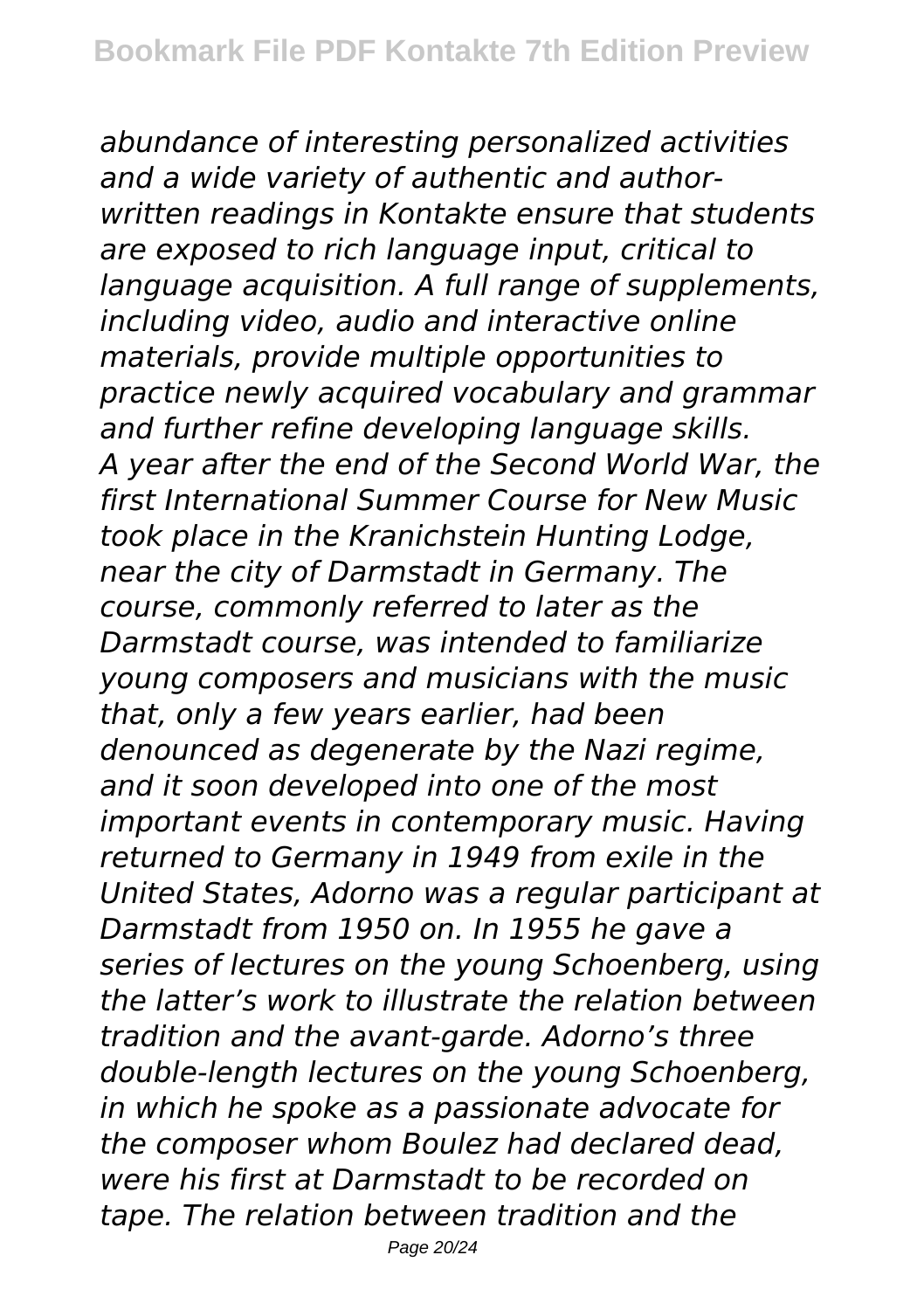*avant-garde was the leitmotif of the lectures that followed, which continued over the next decade. Adorno also dealt in detail with problems of composition in contemporary music, and he often accompanied his lectures with off-the-cuff musical improvisations. The five lecture courses he gave at Darmstadt between 1955 and 1966 were all recorded and subsequently transcribed, and they are published here for the first time in English. This volume is a unique document on the theory and history of the New Music. It will be of great value to anyone interested in the work of Adorno and critical theory, in German intellectual and cultural history, and in the history of modern music.*

*Sample Text*

*The assembly of this study started in 2013 during the preparation of the foundation of the Flexible Electrical Networks (FEN) Research Campus, an institution supported by the German Federal Ministry of Education and Science, concentrating on DC technology in power grids as an enabler for the energy transition. It reflects the state-of-theart and research needs of DC technology against the background of application in public grids up until the year 2015. Topics as components, control, management and automation, high-, medium, and low-voltage grid concepts as well as social dimensions, economics, and impact on living beings are considered. After substantial editorial effort, its first public edition has become*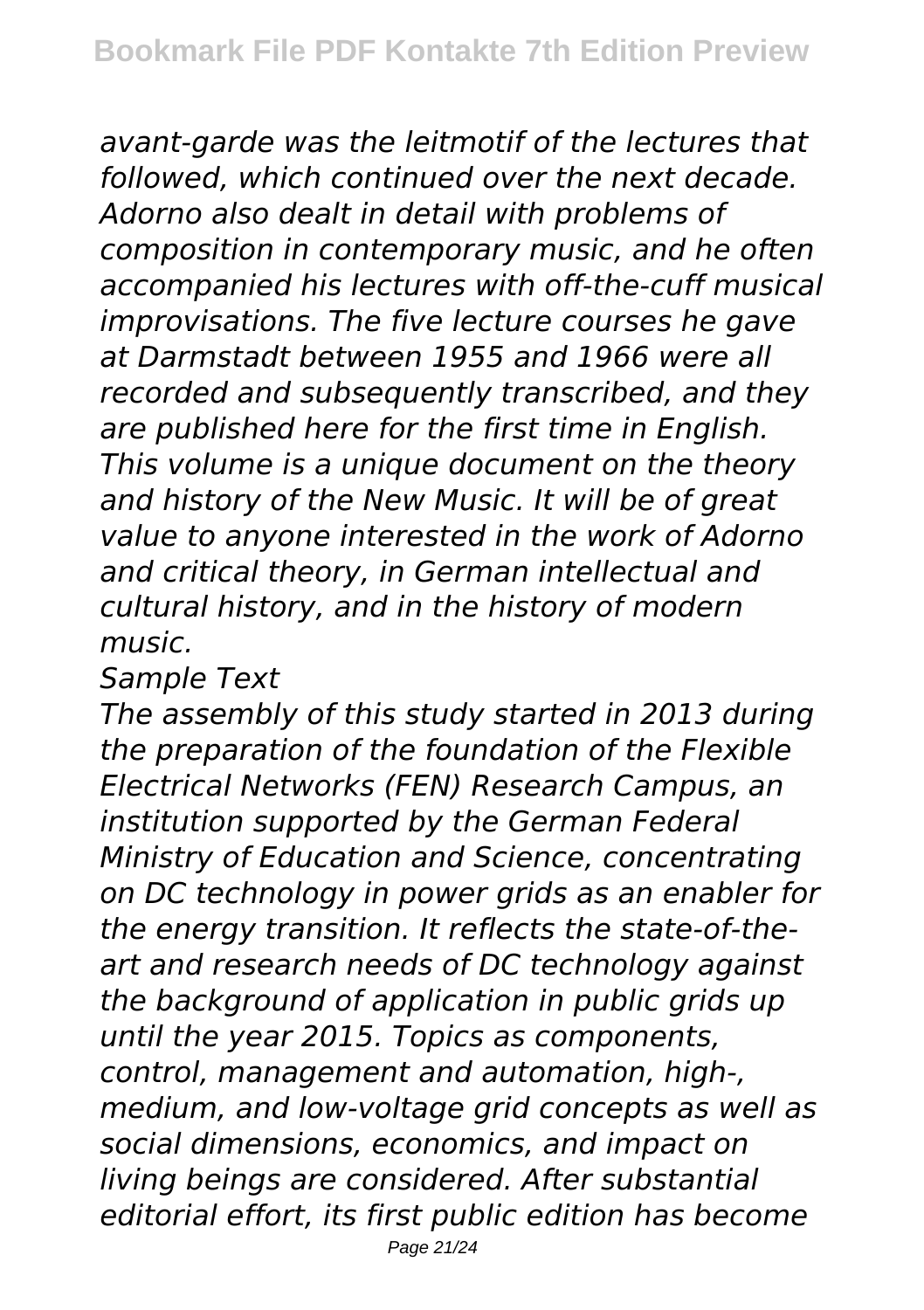*ready now. The aim of FEN is to investigate and to develop flexible power grids. Such grid will safeguard the future energy supply with a high share of fluctuating and decentralized renewable energy sources. At the same time, these grids will enable a reliable and affordable energy supply in the future. The objective is to provide new technologies and concepts for the security and quality of the energy supply in the transmission and distribution grids. To pursue this goal, the use of direct-current (DC) technology, based on power electronics, automation and communication technologies, plays an important role. Although DC technology is not yet established as a standard technology in the public electrical power supply system, its high potential has been widely recognized. The use of DC is an enabler to make the future energy supply system more economical than a system based on alternatingcurrent (AC), because of its superior properties in handling distributed and fluctuation power generation. Indeed, DC connections are already the most cost-efficient solution in cases of very high-power long-distance point-to-point transmission of electricity or via submarine cables. The objective of the FEN Research Campus is now to achieve and demonstrate feasibility of DC as a standard solution for future electrical grids, as described in this study. Post-Roman Towns, Trade and Settlement in Europe and Byzantium: The heirs of the Roman*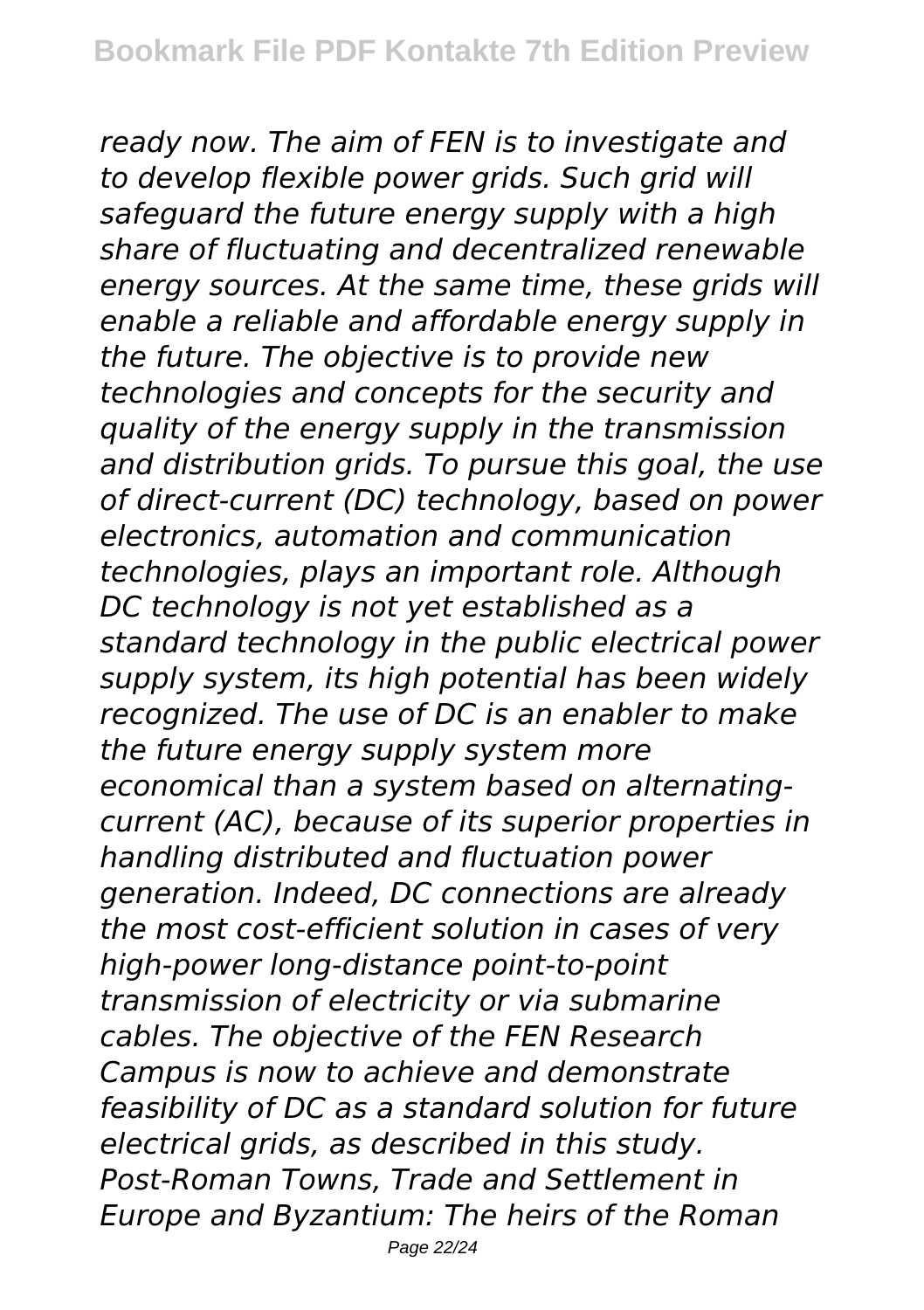*West*

*Increasing Student Engagement and Retention Using Multimedia Technologies The Research History from the End of the 19th Century to the Present Influences and Traditions Underlying the Vision of Daniel 7:2-14 Kontakte The Heirs of the Roman West History and Legend* Written with the practicing medicinal chemist in mind, this is the first modern handbook to systematically address the topic of bioisosterism. As such, it provides a ready reference on the principles and methods of bioisosteric replacement as a key tool in preclinical drug development. The first part provides an overview of bioisosterism, classical bioisosteres and typical molecular interactions that need to be considered, while the second part describes a number of molecular databases as sources of bioisosteric identification and rationalization. The third part covers the four key methodologies for bioisostere identification and replacement: physicochemical properties, topology, shape, and overlays of protein-ligand crystal structures. In the final part, several real-world examples of bioisosterism in drug discovery projects are discussed. With its detailed descriptions of databases, methods and real-life case studies, this is